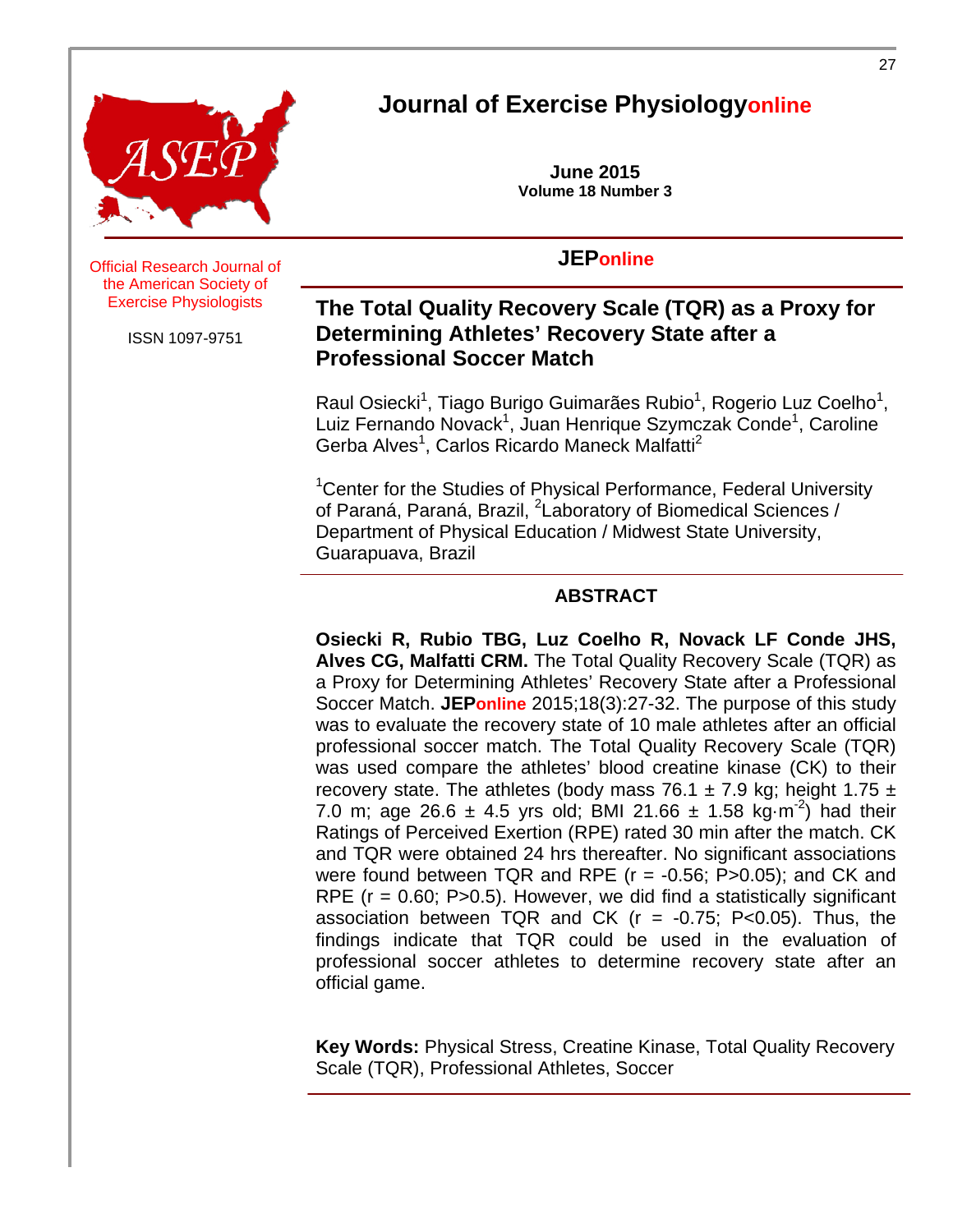### **INTRODUCTION**

Soccer is the most popular sport in the world. It is practiced by men and women of various ages and levels of expertise (16). With matches every 3 days, professional soccer in Brazil is a sport with a high frequency of games throughout a season. This high number of games is associated with cumulative residual fatigue (13,15) with a noticeable decrease in the performance of athletes (14). Several studies have demonstrated the association of biomarkers with muscle damage and fatigue (1,4). For health reasons, it is important to assess the biomarkers to evaluate the recovery state of professional athletes.

Creatine kinase (CK) is an important biomarker of physical effort in soccer (2,7,11). Recent findings have shown that high levels of CK after a soccer match are associated with a decrease in the athletes' performance. For example, Ascensão and Rebelo (2) showed that professional soccer players had a reduction in strength and sprint up to 72 hrs after exercise that elicited high levels of CK. Ispirlidis and Fatouros (11) evaluated 14 soccer players during 6 days after a match and identified that CK concentrations increased gradually, reaching its peak between 48 and 72 hrs after the game. They also found that these athletes had worse performance in sprint and vertical jump tests up to 3 days after the game. These findings show that CK is a good indicator of stress and recovery in athletes.

Another widely used (6,10,17) method to evaluate recovery in athletes is the Total Quality Recovery Scale (TQR) proposed by Kenttä and Hassmén (12). Interestingly, in this regards, Freitas and Nakamura (10) demonstrated that the CK levels of athletes were inversely associated with TQR and that TQR was associated with the athletes' state of recovery. In agreement as to TQR, Suzuki and Sato (17) evaluated 400 m runners during nine separate moments in a season and found that TQR was increased during the competitive period and was strongly associated with performance, training level, and recovery of athletes. These findings suggest that TQR is a good predictor of the recovery state in athletes. Thus, it is likely that the TQR and the athletes' CK may be correlated.

Based on these studies it seems that TQR is a valid alternative for evaluating the state of recovery in soccer players. It should be interesting to investigate the association of TQR with biomarkers of muscle damage and intensity of effort and its use in the physical and physiological evaluation of professional players. Hence, the purpose of this study was to investigate the use of TQR to evaluate the process of recovery in soccer. This is important in that TQR is an easily applicable field test and should provide information in the evaluation and training of professional soccer players.

### **METHODS**

#### **Subjects**

The study consisted of 10 professional soccer players from a team of the Brazilian first division championship (body mass 76.1  $\pm$  7.9 kg, height 1.75  $\pm$  7.0 m, age 26.6  $\pm$  4.5 yrs old, BMI 21.66  $\pm$ 1:58 kg $\cdot$ m<sup>-2</sup>). The goalkeeper and three players that came from the bench during the match were excluded from the study. All subjects signed an informed consent form after verbal and written explanations regarding the study. All methodological procedures were approved by the local Ethics **Committee.** 

#### **Procedures**

All subjects underwent an evaluation after a game of the first division of the professional Brazilian soccer championship. The average length of game play was  $86.6 \pm 7.5$  min. Three subjects in the sample were replaced during the second half of the game while 7 subjects remained in for the 91 min.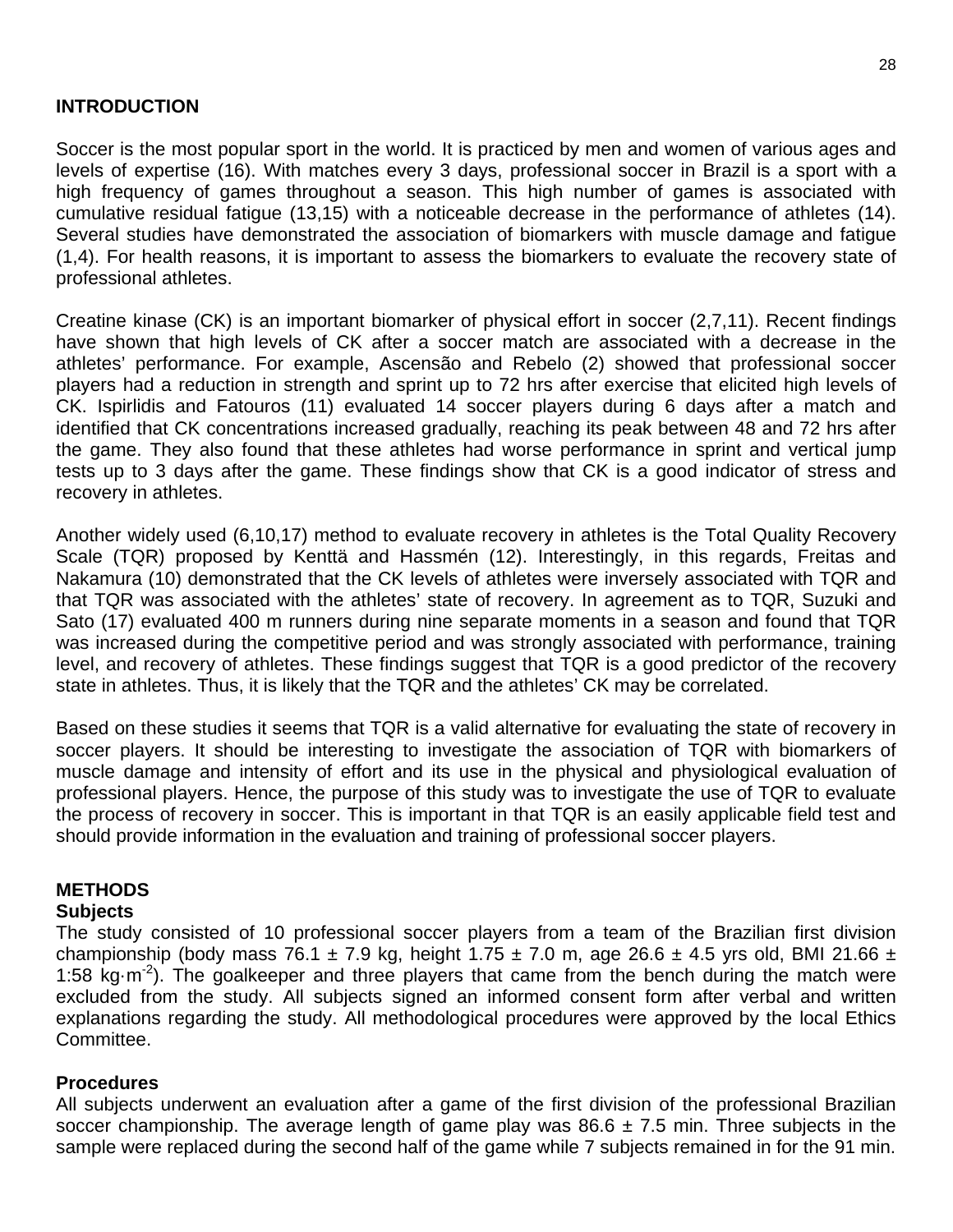#### **Measurements**

All subjects had their height measured with a stadiometer accurate to 1 mm (Sanny®, American Medical do Brazil Ltda., São Paulo, Brazil). Their body mass was measured with a Toledo scale that was accurate to 50 gm (Toledo Brasil®, São Paulo, Brazil).

The subjects' perceived exertion was assessed 30 min after the game using the Borg's Ratings of Perceived Exertion (RPE) - CR10 (5). The fatigue scale was assessed 24 hrs after the game with the Total Quality Recovery (TQR) scale proposed by Kenttä and Hassmén (12). The subjects' CK was measured in the blood of the players (also after 24 hrs of the game) by the Reflotron Sprint® system (F. Hoffmann-La Roche Ltd, Switzerland).

### **Statistical Analyses**

We used the Shapiro-Wilk test, and we confirmed normality. We described the subjects with means and standard deviations. We used the Pearson correlation coefficient between the variables with statistical significance set at P<0.05. All statistical analysis was performed using the Statistica 10 package (Statsoft®, Tulsa Oklahoma, USA).

# **RESULTS**

We found a statistically significant inverse association between TQR and CK (r = -0.75; P<0.05; refer to Figure 1). There was no significant association between TQR and RPE (r = -0.56) or between CK and RPE  $(r = 0.60)$  (both P>0.05).

| <b>Variables</b> | <b>Time</b>    | CK                           | TQR            | <b>RPE</b>    |  |
|------------------|----------------|------------------------------|----------------|---------------|--|
|                  | (min)          | $(U \cdot L^{-1})^{\dagger}$ | (units)        | (units)       |  |
| Mean $\pm$ SD    | $86.6 \pm 7.5$ | $1191 \pm 871.2$             | $12.1 \pm 2.8$ | $6.7 \pm 1.9$ |  |

### **Table 1. The Results of Subjects' CK, TQR, and RPE after Playing 91 Min of Soccer.**

### **DISCUSSION**

To the best of our knowledge, this is the first study to use TQR in the recovery state evaluation of professional soccer players. The fact that is a statistically significant correlation between the subjects' TQR and their CK levels is important. The implication is that, although the TQR is generally used to look at the recovery state of humans, it can also become an important tool for monitoring the recovery in athletes [\(6,](#page-4-0)[12](#page-5-0)[,16\)](#page-5-1).

Recent studies have shown that information on the recovery state of athletes can help plan the training load and prevent overtraining [\(8,](#page-4-1)[12,](#page-5-0)[17\)](#page-5-2). Although more research needed on this topic, it appears that the TQR can serve the function of preventing overtraining. Also, it is cheap, easy, and fast to apply in a variety of settings [\(10\)](#page-5-3).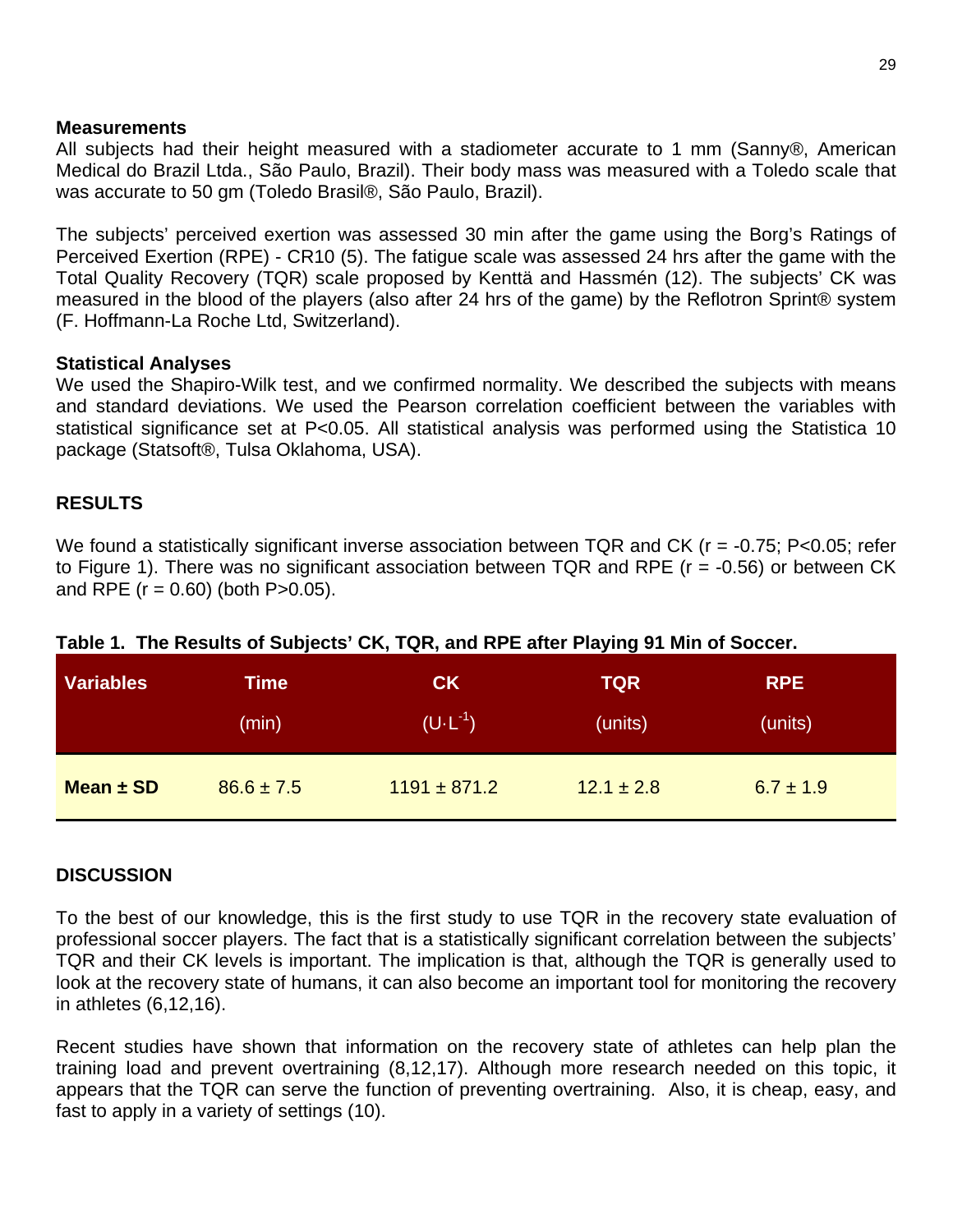

**Figure 1. Correlation between TQR (Units) and CK (U·L-1 ) Values.** \*P<0.05

This study showed that athletes with the lower TQR values had the highest CK values, which means that the athletes with the lower recovery state in 24 hrs after the match had higher muscle damage. In agreement, a study with volleyball athletes, the CK levels were also inversely associated with TQR [\(10\)](#page-5-3). This study showed that TQR is highly associated with biomarkers and the recovery state of athletes.

The fact that CK is a muscle damage biomarker, given that it is highly associated with the athletes' degree of physiologic stress after exercise, supports its frequent usage in soccer athletes [\(3](#page-4-2)[,7](#page-4-3)[,11\)](#page-5-4). Souza et al. [\(9\)](#page-4-4) showed that CK was significantly different between rest (256.1  $\pm$  23.6 U·L<sup>-1</sup>), one match (372.6  $\pm$  53.4 U·L<sup>-1</sup>), and a second match played 24 hrs after that (408.8  $\pm$  68.8 U·L<sup>-1</sup>). They also published high correlation between CK and performance.

Together, these studies suggest that TQR can be used to evaluate the recovery state of athletes and help plan the training season. In practical terms, TQR is a very attractive method for evaluating the recovery state in soccer teams. These teams have a large number of athletes, and even in the professional setting, repeated laboratorial evaluations are not advised during the training or playing season [\(10\)](#page-5-3). This makes TQR an ideal method for this purpose. It is cheap, non-invasive, and easily applicable.

#### **Study Limitations**

We acknowledge that the present study has limitations. We did not analyze other muscular stress biomarkers (i.e., lactate dehydrogenase) or hormonal responses to exercise (e.g., testosterone or cortisol). These biomarkers could be influenced by fatigue and the recovery state in athletes as well.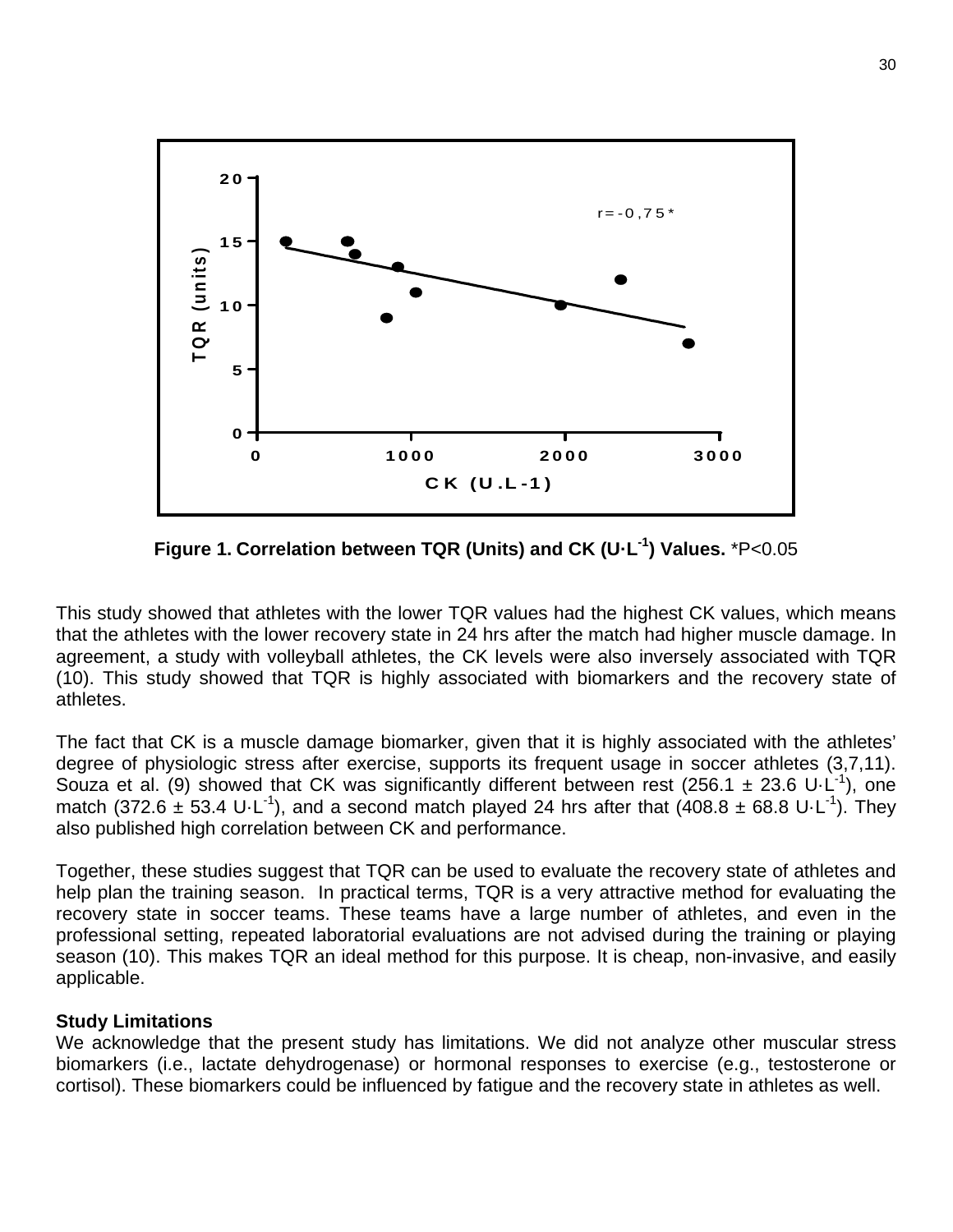## **CONCLUSIONS**

Our findings suggest that: (a) TQR can be used to evaluate the recovery state of soccer athletes after a professional match; and (b) it has a good correlation with the athletes' level of biomarkers for muscular damage.

**ACKNOWLEDGMENTS:** The authors would like to thank Professor Guilherme Assunção Ferreira for his collaboration during the early stages of this manuscript.

**Address for Correspondence:** Tiago Burigo Guimarães Rubio, Department of Physical Education, Federal University of Parana, Parana, Brazil. Street Sagrado Coração de Jesus. Phone (55) 41 9678- 5332. Email: tiagobgr@gmail.com

# **REFERENCES**

- 1. Ascensao A, Leite M, Rebelo AN, Magalhäes S, Magalhäes J. Effects of cold water immersion on the recovery of physical performance and muscle damage following a one-off soccer match. *J Sports Sci.* 2011;29(3):217-225.
- <span id="page-4-2"></span>2. Ascensão A, Rebelo A, Oliveira E, Marques F, Pereira L, Magalhães J. Biochemical impact of a soccer match -- analysis of oxidative stress and muscle damage markers throughout recovery. *Clin Biochem.* 2008;41(10):841-851.
- 3. Bandeira F, Moura MAMd, Souza MAd, Nohama P, Neves EB. Can thermography aid in the diagnosis of muscle injuries in soccer athletes? *Rev Bras Med Esporte.* 2012;18(4):246-251.
- 4. Bangsbo J, Iaia FM, Krustrup P. Metabolic response and fatigue in soccer. *Int J Sports Physiol Perform.* 2007;2(2):111-127.
- <span id="page-4-0"></span>5. Borg G. Ratings of perceived exertion and heart rates during short-term cycle exercise and their use in a new cycling strength test. *Int J Sports Med.* 1982;3(3):153-158.
- <span id="page-4-3"></span>6. Brink MS, Nederhof E, Visscher C, Schmikli SL, Lemmink KA. Monitoring load, recovery, and performance in young elite soccer players. *J Strength & Cond Res.* 2010;24(3):597-603.
- <span id="page-4-1"></span>7. Coelho DB, Morandi RF, Melo MAAd, Silami-Garcia E. Creatine kinase kinetics in professional soccer players during a competitive season. *Revista Brasileira de Cineantropometria & Desempenho Humano.* 2011;13(3):189-194.
- <span id="page-4-4"></span>8. Coutts AJ, Wallace LK, Slattery KM. Monitoring changes in performance, physiology, biochemistry, and psychology during overreaching and recovery in triathletes. *Inter J Sports Med.* 2007;28(2):125-134.